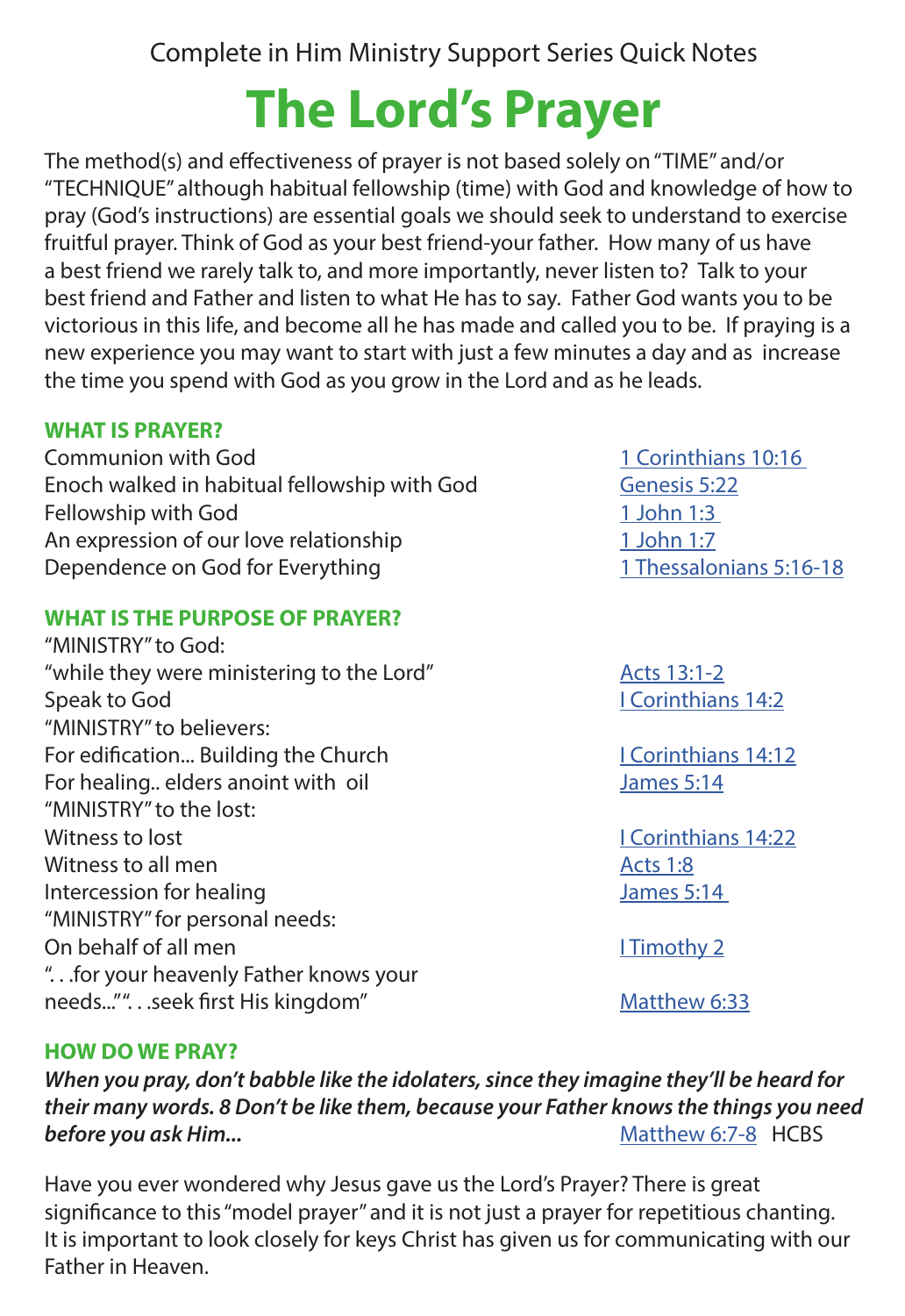# **"...Pray, then, in this way:**

# **"OUR FATHER WHO ART IN HEAVEN"**

(We approach God as a good father... as "our" good Father) Ask God... In Jesus name (not for His sake). John 16:23-24 In humility (supplication). The example of the Philippians 4:6 In faith believing (it may take time but believe) Mark 11:24 With boldness have confidence through the blood of Jesus. The blood of Jesus. Expecting answers. The same state of the set of the set of the set of the set of the set of the set of the set o With people in agreement (at times). Matthew 18:19 Be specific. Speak specifically to the mountain (problem).  $\frac{Mark\ 11:23}{John\ 1:12}$ <br>Knowing God is your loving Father. Knowing God is your loving Father. All loving... All powerful...

# **"HALLOWED BE THY NAME"**

(Approach your Holy Father in PRAISE with THANKSGIVING) In an attitude of thanksgiving. The example of the philippians 4:6 In everything give thanks. 1 Thessalonians 5:18 Approach God through praise. The example of the Psalm 100:4 With your mouth praise Him. The same state of the Psalm 34:1-3 Lift your hands when you praise Him. 1 Timothy 2:8 In praise and worship, offer up a sacrifice and praise. Hebrews 13:15 We are created to praise Him. The same state of the Revelation 4:11

# **"THY KINGDOM COME"**

(Begin to "WORSHIP" your God) Worship as the Elders. The contract of the Revelation 4:10 God's first commandment to worship Him with all your heart and soul not just your lips. The matthew 15:8 Worship and God answers. Matthew 22:37 Worship in spirit and truth (not a place). John 4:24 Worship and God will hea. "Revere God as Lord". Matthew 8:1-3 Worship the Lord with reverence. The example of the Psalm 2:11 Worship God in holy array. The example of the Psalm 29:2 Worship in the Spirit of God, not the flesh. Philippians 3:3 Worship Him who lives forever. The matter of the Revelation 4:10 Worship and the Spirit intercedes. The Romans 8:26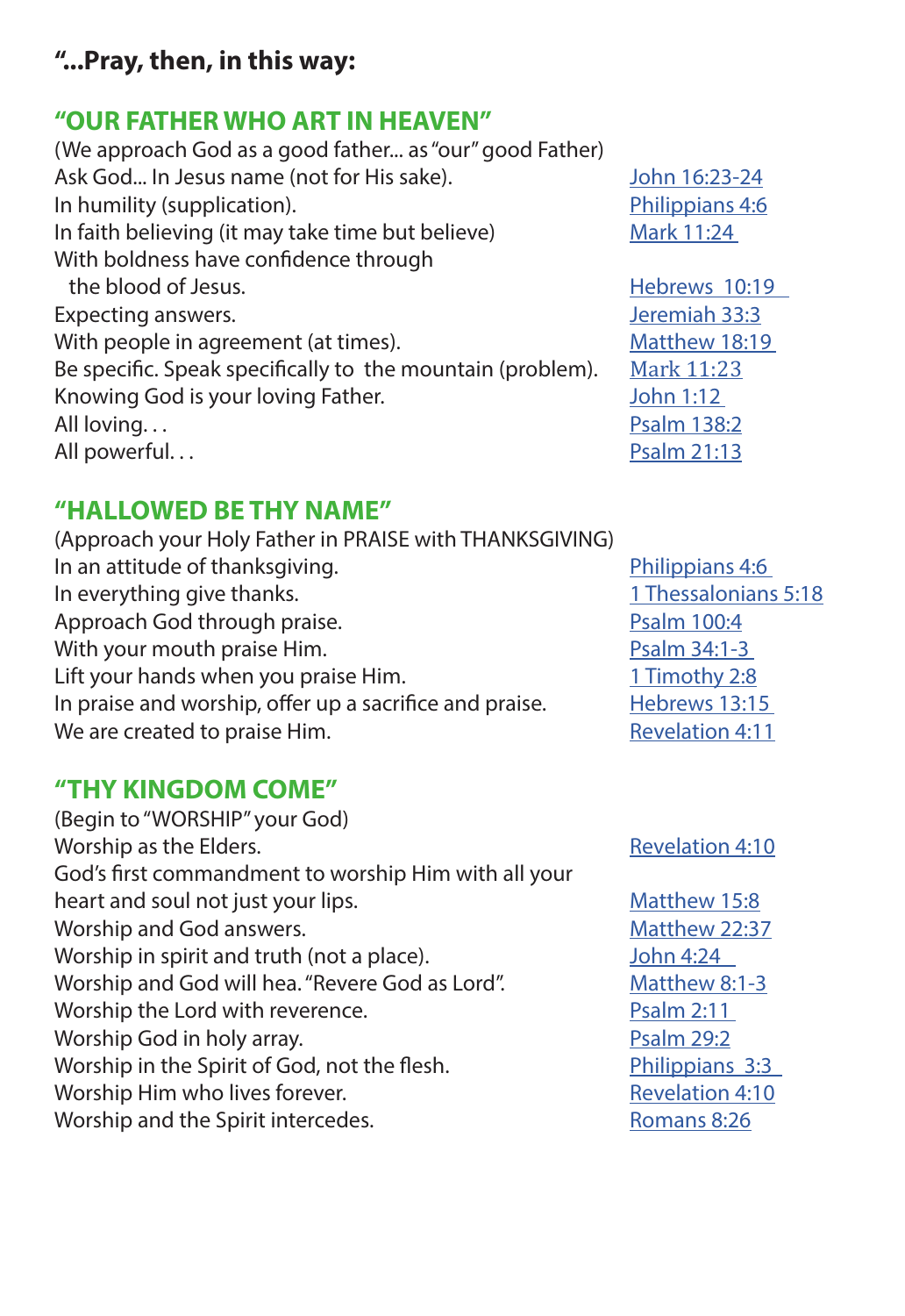### **"THY WILL BE DONE ON EARTH AS IT IS IN HEAVEN"**

(Understand God's will and do it) Pray in God's will and He hears. 1 John 5:14-15 Pray with correct motives. James 4:3 Pray so that our Father is glorified. The state of the Uphr 14:13 Pray with purity of heart. Pray with purity of heart. When unsure, pray in the Spirit. The mass of the Romans 8:26-27 Pray in the Spirit to edify yourself. The state of the state of 1:20 Abide in the Word and the Word in you. The United States of the United States and the Word in you. (Prayers not answered. They are out of God's will) Sin (in your heart). Psalm 66:18 Selfishness. James 4:3 Doubt (ask in faith without any doubt). James 1:5-7 Without faith it is impossible to please God. Hebrews 11:6 Disobedience. **Proverbs** 28:9 Pride: in position, wealth, talent. The contraction of the 18:11, 22 In humility. Proverbs 21:13 Relationship out of order. 1 Peter 3:7 Do not give up. **Luke 11:5-11** 

### **"GIVE US THIS DAY OUR DAILY BREAD"**

(God provides bread, answers to prayer, each day) We do not live by bread alone but by every word that proceeds out of the mouth of God. Matthew 4:4 Each day David prayed. The same state of the Psalm 5:3 David prayed three times a day. David prayed three times a day. Urgent request... is very powerful discussed and the set of the set of the set of the Uames 5:16 Persist in prayer. The contract of the contract of the contract of the Luke 11:5-11 Prayer moves mountains... obsticles, problesm Mark 11:23 **Pray constantly Pray constantly 1 Thessalonians 5:17** Petition for needs. **Example 20** and 20 and 20 and 20 and 20 and 20 and 20 and 20 and 20 and 20 and 20 and 20 and 20 and 20 and 20 and 20 and 20 and 20 and 20 and 20 and 20 and 20 and 20 and 20 and 20 and 20 and 20 and 20 Ask and God intercedes for our good. Romans 8:26-28 (The Lord conditionally forgives us) If we confess our sins.  $1$  John 1:9 If we repent from our evil ways. 2 Chronicles 7:14

If we have Godly sorrow. The same state of the Psalm 38:18 Godly sorrow produces repentance (change).. 2 Corinthians 7:10 If we make restitution. The matrix of the Mumbers 5:6-7

Psalm 51:1-19